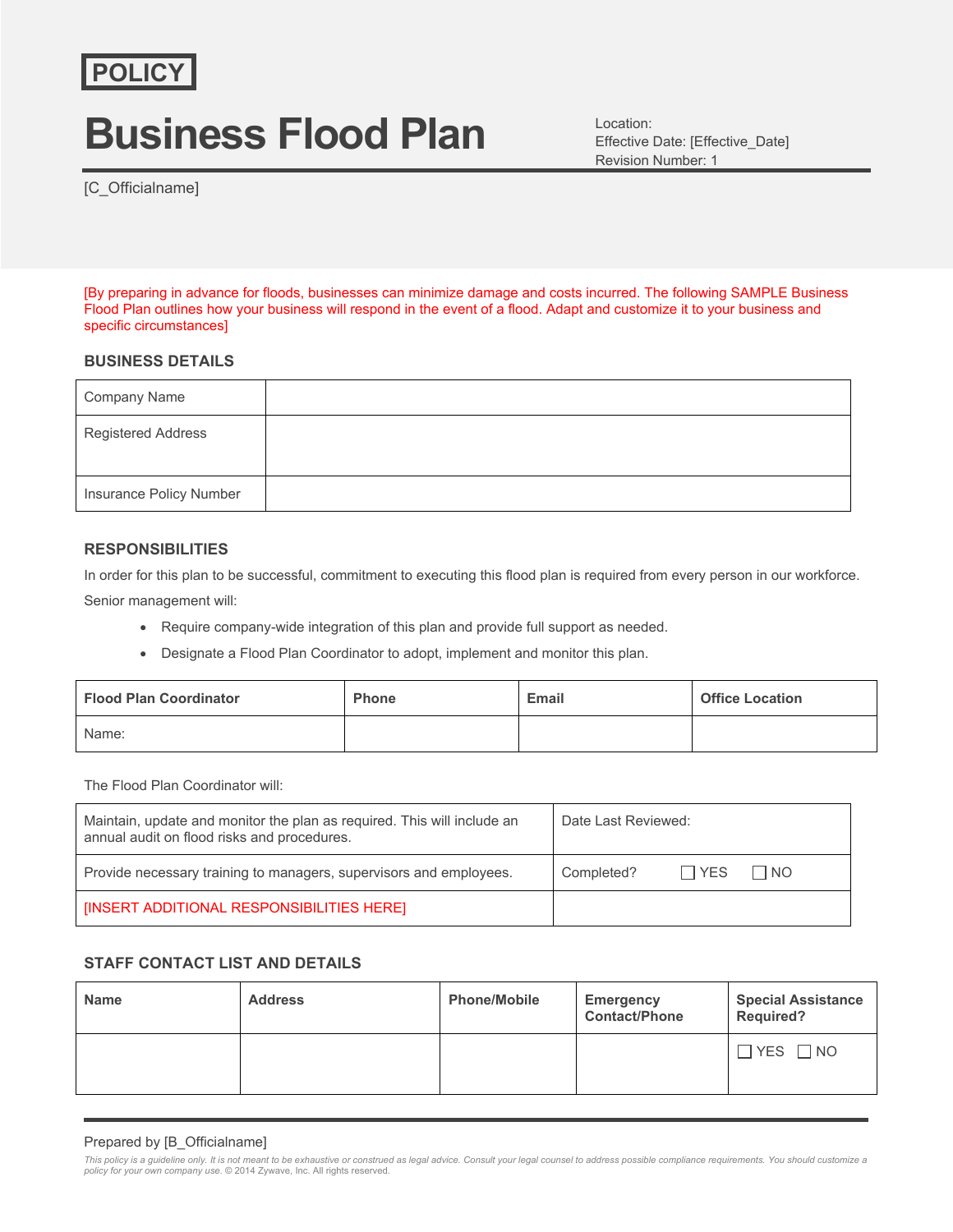|                                          |  | $\Box$ YES $\Box$ NO |
|------------------------------------------|--|----------------------|
|                                          |  | $\Box$ YES $\Box$ NO |
|                                          |  | $\Box$ YES $\Box$ NO |
|                                          |  | $\Box$ YES $\Box$ NO |
| [INSERT ADDITIONAL<br><b>STAFF HERE]</b> |  | $\Box$ YES $\Box$ NO |
| [INSERT ADDITIONAL<br><b>STAFF HERE]</b> |  | $\Box$ YES $\Box$ NO |

# **KEY LOCATIONS AND DOCUMENTS**

Know the key locations of utility shut-off points and important documents and supplies in the event of a flood.

| <b>Utilities</b>                             | <b>Shut-off Location and How-to</b> |
|----------------------------------------------|-------------------------------------|
| Electricity                                  |                                     |
|                                              |                                     |
| Gas                                          |                                     |
| Water                                        |                                     |
| Phone                                        |                                     |
| [ADD<br><b>ADDITIONAL</b><br>UTILITIES HERE] |                                     |
| [ADD<br>ADDITIONAL<br><b>UTILITIES HERE]</b> |                                     |

| Documents/Items   Location |  |
|----------------------------|--|
| First-aid kit              |  |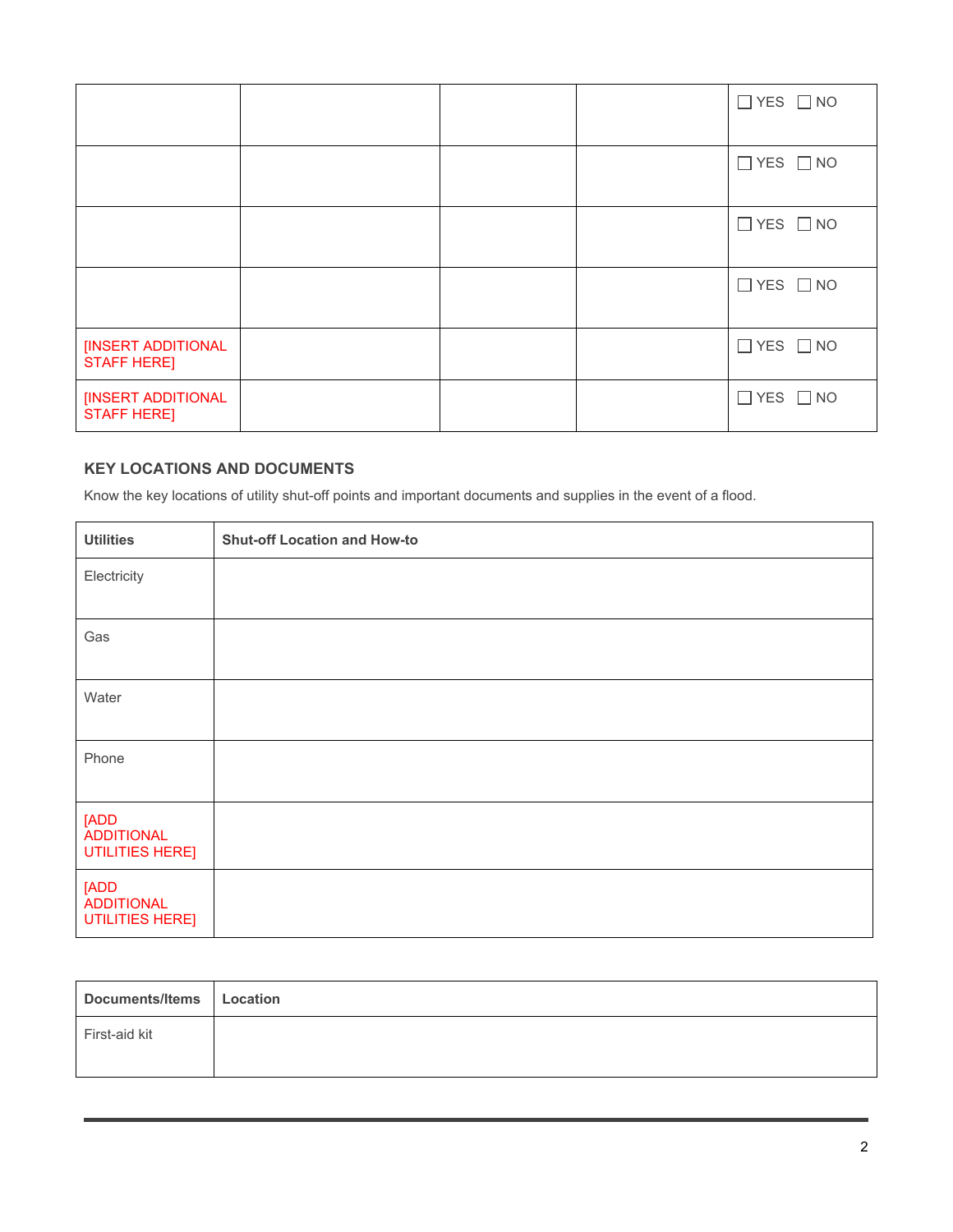| Fire extinguisher                                  |  |
|----------------------------------------------------|--|
| Evacuation plan                                    |  |
| Insurance policy<br>and details                    |  |
| Emergency<br>contacts list                         |  |
| [INSERT<br><b>ADDITIONAL</b><br><b>ITEMS HERE]</b> |  |
| [INSERT<br><b>ADDITIONAL</b><br><b>ITEMS HERE]</b> |  |

# **PREVENTIVE ACTIONS – EQUIPMENT, STOCK AND DOCUMENTS**

Your business likely has stock, equipment and other belongings that may require special preventive measures in the event of a flood. Identify these items and describe the actions that you will take to protect them. Make sure these actions are communicated to employees.

| <b>Items</b>                                   | <b>Actions to Take</b>                                                                                                                        | <b>Complete</b>         |
|------------------------------------------------|-----------------------------------------------------------------------------------------------------------------------------------------------|-------------------------|
| Computers                                      | Move items above flood levels, or move to another site or level. If this is not<br>possible, consider covering items in protective materials. | $\Box$ YES<br>$\Box$ NO |
| Customer files<br>(physical and<br>electronic) | Make copies and store in a separate, safe location. If possible, move physical<br>copies to this location:<br>$\sim$                          | $\Box$ YES $\Box$ NO    |
| <b>Electrical items</b>                        |                                                                                                                                               | $\Box$ YES<br>$\Box$ NO |
| Staff files (physical<br>and electronic)       |                                                                                                                                               | $\Box$ YES $\Box$ NO    |
| Furniture                                      |                                                                                                                                               | $\Box$ YES<br>$\Box$ NO |
| Any dangerous<br>chemicals or materials        |                                                                                                                                               | $\Box$ YES $\Box$ NO    |
| Vehicles (company<br>and staff)                |                                                                                                                                               | $\Box$ YES<br>$\Box$ NO |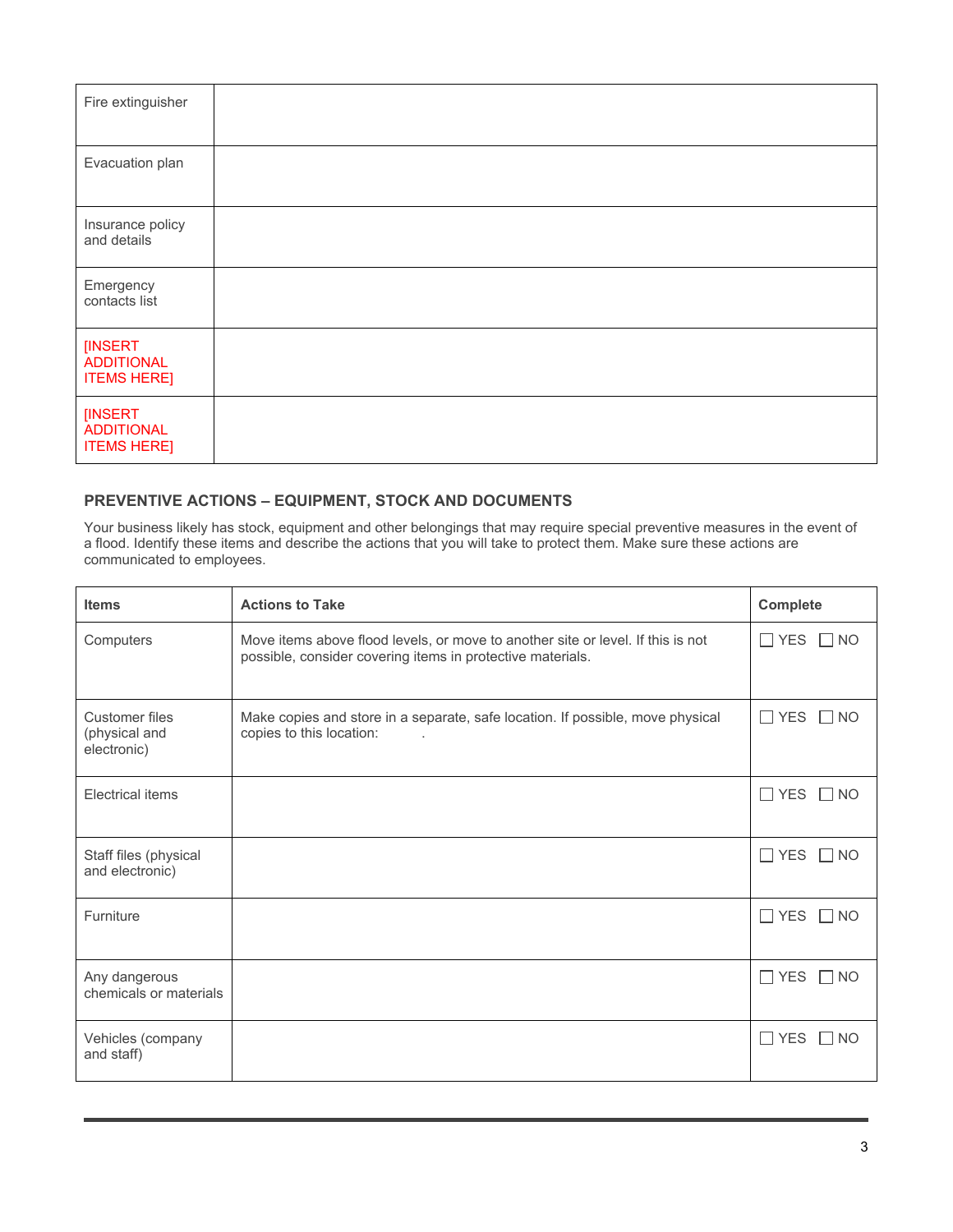## **PREVENTIVE ACTIONS – PROTECTING YOUR PROPERTY**

Consider things you may need to use or do to protect your building and property during a flood.

| <b>Actions to Take</b>                                                         | <b>Materials Needed</b>                                                          | <b>Complete</b>      |
|--------------------------------------------------------------------------------|----------------------------------------------------------------------------------|----------------------|
| Creating flood barriers around the property                                    | Accredited flood barriers, sand, unfilled sand bags,<br>shovel, plastic sheeting | $\Box$ YES<br>I NO   |
| Boarding up doors, windows and openings                                        | Plywood, blocks of wood, hammer, saw, nails                                      | $\Box$ YES $\Box$ NO |
| Creating barriers around furniture, such as tables<br>and chairs               | Plastic sheeting, plastic bags, etc.                                             | ∏ YES<br><b>NO</b>   |
| Raising equipment and stock above flood levels                                 | Pallets                                                                          | l IYES<br>I INO      |
| Installing emergency power generator to run<br>necessary equipment and systems | Power generator                                                                  | $\Box$ Yes<br>NO.    |
| [INSERT ANY ADDITIONAL ACTIONS HERE]                                           |                                                                                  | l I YES<br>NO.       |

# **USEFUL CONTACTS**

Fill in any contacts that may be useful or need to be contacted in the event of a flood. This can include individuals, suppliers and companies that install flood prevention products, provide emergency storage or even clean up after a flood.

| <b>Contact</b>                        | <b>Name/Company Name</b> | <b>Phone/Mobile</b> |
|---------------------------------------|--------------------------|---------------------|
| Relevant environment agency           |                          |                     |
|                                       |                          |                     |
| Local government                      |                          |                     |
|                                       |                          |                     |
| Water supplier and meter number       |                          |                     |
|                                       |                          |                     |
| Electricity supplier and meter number |                          |                     |
|                                       |                          |                     |